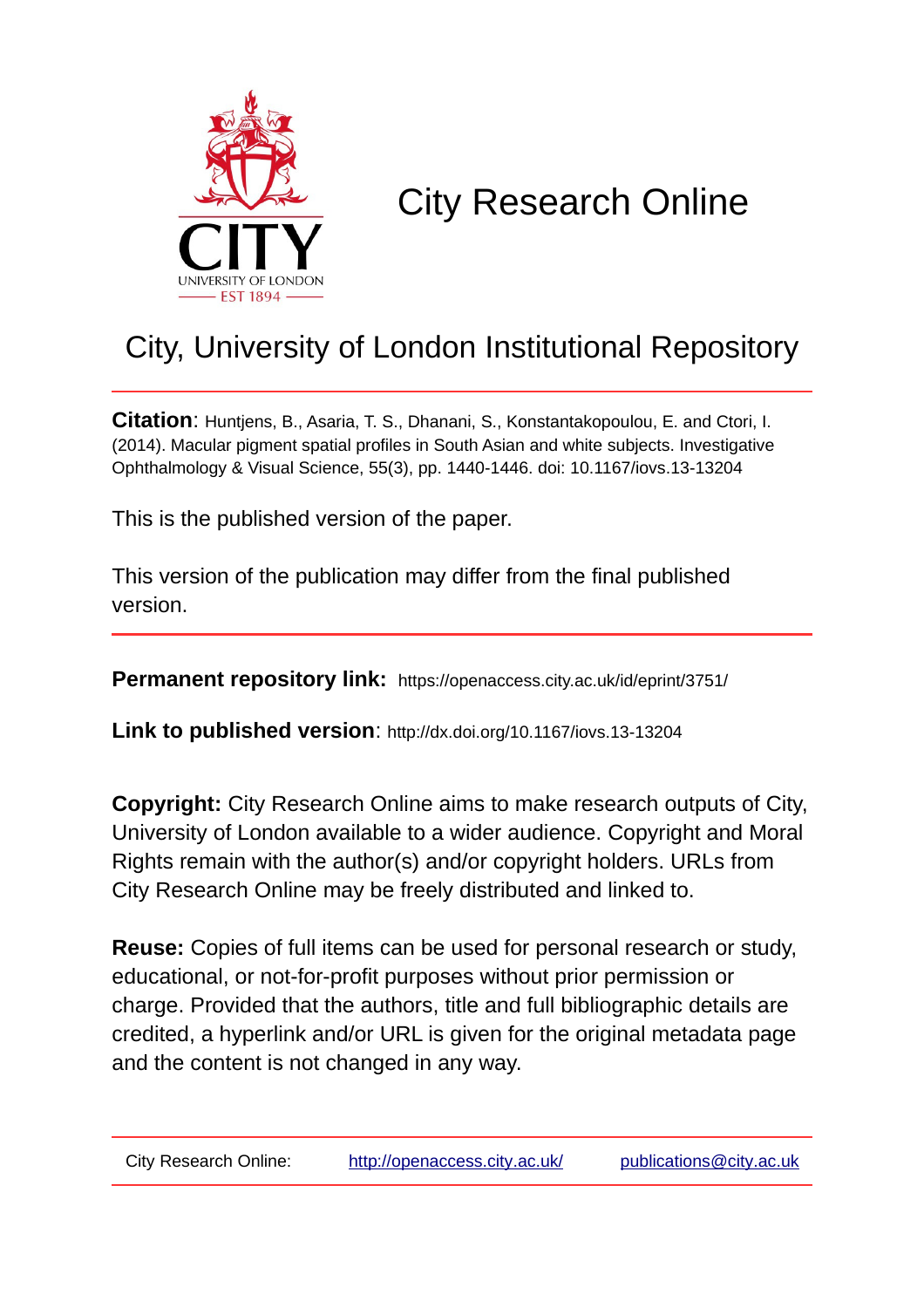### Macular Pigment Spatial Profiles in South Asian and White **Subjects**

Byki Huntjens, Tanveer Saida Asaria, Sheena Dhanani, Evgenia Konstantakopoulou, and Irene Ctori

Applied Vision Research Centre, The Henry Wellcome Laboratories for Vision Sciences, City University London, Northampton Square, London, United Kingdom

Correspondence: Byki Huntjens, Division of Optometry and Visual Science, School of Health Sciences, City University, Northampton Square, London EC1V 0HB; Byki.Huntjens.1@city.ac.uk.

Submitted: September 5, 2013 Accepted: January 17, 2014

Citation: Huntjens B, Asaria TS, Dhanani S, Konstantakopoulou E, Ctori I. Macular pigment spatial profiles in South Asian and white subjects. Invest Ophthalmol Vis Sci. 2014;55:1440– 1446. DOI:10.1167/iovs.13-13204

PURPOSE. Variability in central macular pigment optical density (MPOD) has been reported among healthy individuals. These variations seem to be related to risk factors of AMD, such as female sex, smoking, and ethnicity. This study investigates variations in the spatial profiles of MPOD among ethnicities.

METHODS. Using heterochromatic flicker photometry (HFP), MPOD was measured at seven retinal locations in 54 healthy, young South Asian and 19 white subjects of similar age. Macular pigment spatial profiles were classified as either typical exponential, atypical ringlike, or atypical central dip.

RESULTS. Central MPOD was significantly greater in South Asian (0.56  $\pm$  0.17) compared with white subjects (0.45  $\pm$  0.18; P = 0.015). Integrated MPOD up to 1.8° (i.e., average MPOD [MPODav(0–1.8)]) was also significantly increased in South Asian (0.34  $\pm$  0.09) compared to white subjects (0.27  $\pm$  0.10; P = 0.003). Average MPOD(0-1.8) was significantly increased in all subjects presenting a ring-like profile (0.35  $\pm$  0.08) or central dip profile (0.39  $\pm$  0.09), compared with typical exponential profiles (0.28  $\pm$  0.09; P < 0.0005). We found a statistically significant association between ethnicity and spatial profile type ( $P = 0.008$ ), whereby an exponential profile was present in 79% of white compared with 41% of the South Asian subjects.

CONCLUSIONS. Central MPOD, MPODav $(0-1.8)$ , and the prevalence of atypical spatial profiles were significantly increased in South Asian compared with white subjects. Atypical profiles resulted in increased integrated MPOD up to 1.8°, and may therefore offer enhanced macular protection from harmful blue light.

Keywords: macular pigment optical density, ethnicity, heterochromatic flicker photometry, macular pigment spatial profiles

The spatial profile of macular pigment (MP) optical density **L** has been shown to vary considerably among subjects. The optical density of MP, measured in log units, typically peaks centrally and declines sharply with eccentricity away from the foveola.1–3 Central MP optical density (MPOD) has been reported to be lower with  $age<sup>4</sup>$  smoking,<sup>5</sup> in the presence of inflammation promoting conditions (e.g., diabetes), $6$  in females,<sup>7</sup> and in the presence of light iris color.<sup>8,9</sup> Previous studies described MP spatial profiles with either a single peak decaying exponentially,<sup>2,10,11</sup> a central dip (i.e., without a central peak),<sup>10,11</sup> or exhibiting a secondary peak up to  $2^{\circ}$ eccentricity, also referred to as a subpeak, shoulder, bimodal, or ring-like structure.2,10 Using psychophysical heterochromatic flicker photometry (HFP), Hammond et al.<sup>2</sup> found that the MP distribution of 32 Caucasian subjects was best described by an exponential fit. However, the authors also discovered that approximately 40% of subjects presented secondary subpeaks (defined as increments greater than 0.05 optical density units from the exponential fit) at  $1^\circ$  and  $2^\circ$ . More recent studies have shown similar bimodal MP spatial profiles in a significant proportion of subjects.10,12–15 The presence of a parafoveal ring was also shown in 20% to 50% of subjects when using objective autofluorescence imaging (AFI) techniques.10,15–17 Moreover,

using AFI, the frequency of ring-like profiles was found to be significantly greater in females and in nonsmokers,<sup>15,16</sup> and in healthy subjects (43%) compared with patients with age-related maculopathy (23%).<sup>15</sup> Similar findings have also been demonstrated in ethnicities with a low prevalence of AMD, whereby 86% of African subjects presented with secondary peaks versus 68% non-Hispanic, white subjects.<sup>17</sup> However, it was also suggested that the lack of a central peak could possibly have an adverse effect on the protective role of MP in AMD, as the prevalence of a central dip has been found to increase with age and smoking in Caucasian subjects.<sup>11</sup>

Several studies have investigated ethnic differences in central MPOD.14,17–21 White subjects presented significantly lower mean central MPOD compared to South Asian,<sup>18</sup> African,<sup>17,19</sup> and non-white subjects, including Asian, black, and Hispanic ethnicities.<sup>14</sup> However, the central MPOD of white subjects did not differ greatly compared with Chinese subjects.<sup>21</sup> Additionally, in a study where darker iris color was linked to increased average MPOD over the central  $1^\circ$  area, the results implied that central MPOD was not related to ethnicity. However, possible differences in MP density due to race were minimized as only a small percentage of non-Caucasian (Asian and African American) subjects were included.<sup>9</sup> Published data

Copyright 2014 The Association for Research in Vision and Ophthalmology, Inc. www.iovs.org | ISSN: 1552-5783 1440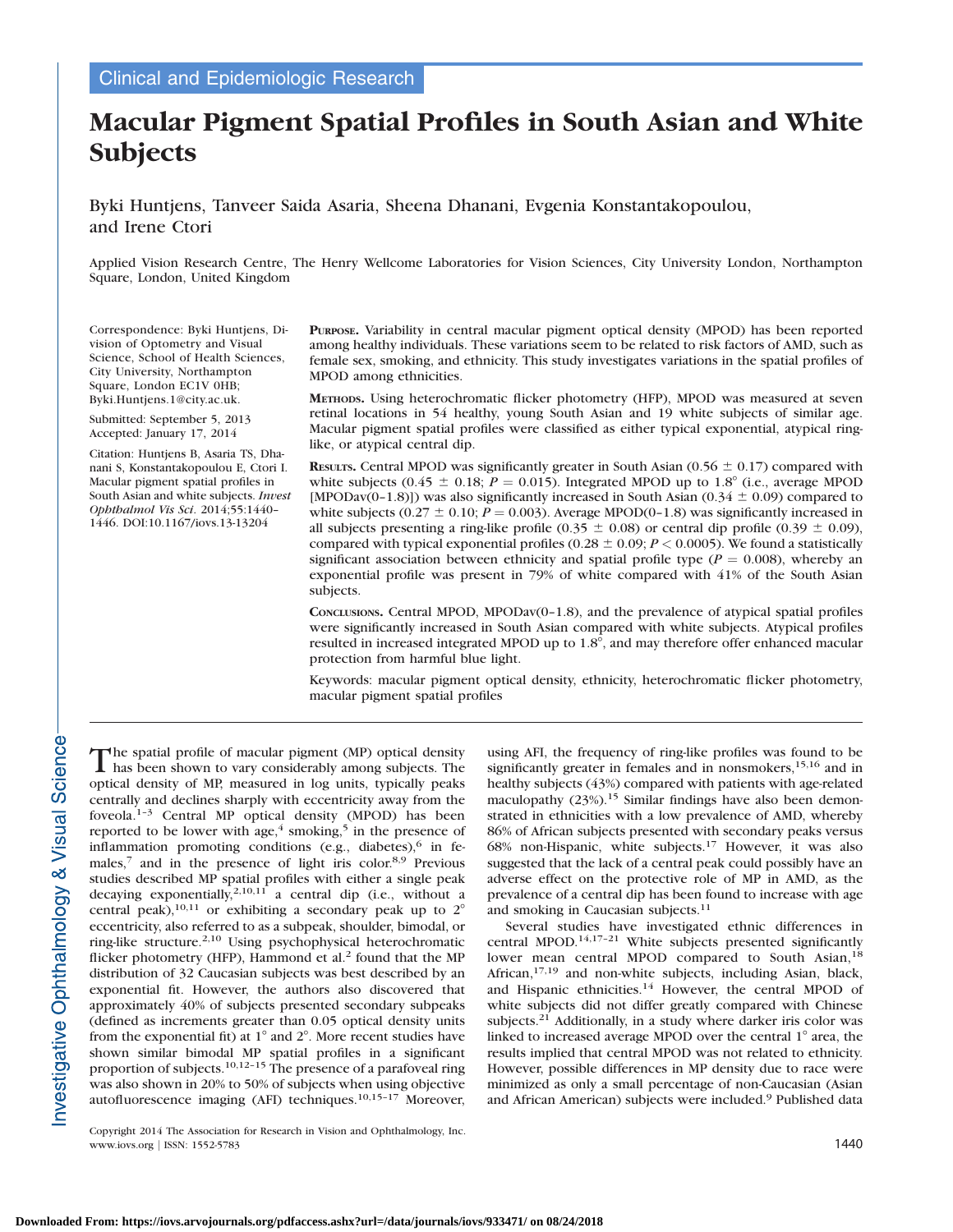on MPOD variations between South Asian (from India, Pakistan, and Bangladesh) and white subjects is limited.2,9,14,18 Using the HFP technique, Howells et al.<sup>18</sup> reported a significantly increased mean central MPOD in South Asian  $(0.43 \pm 0.14 \text{ log units})$  versus white subjects  $(0.33 \pm 0.13 \text{ log}$ units;  $P < 0.0005$ ), with increased MPOD in the Asian males compared with Asian females ( $P < 0.01$ ). This was not true for the white subjects; while the males presented with lower central MPOD, this was not statistically significant ( $P = 0.39$ ). Less is known about the ethnic differences in the distribution of MP away from the fovea. A study by Hammond et al.<sup>2</sup> found that MPOD distribution was not related to ethnicity.9 Nolan et al.<sup>14</sup> also reported no association between the prevalence of a ring-like profile and ethnicity. However, both studies included limited numbers of non-White subjects (including South Asian) in comparison with the white group. To our knowledge, this is the first comparison study to investigate the prevalence of MP spatial profiles among South Asian and white subjects.

#### **METHODS**

#### Macular Pigment Measurements

Macular pigment optical density was assessed using a visual display unit based Macular Assessment Profile (MAP) test.<sup>22</sup> The MAP test uses HFP to measure MPOD at the center of the fovea  $(0^{\circ})$  and at six other retinal locations  $(0.8^{\circ}, 1.8^{\circ}, 2.8^{\circ})$  $3.8^{\circ}$ ,  $6.8^{\circ}$ , and  $7.8^{\circ}$  eccentricity from the fovea). Like other tests employing HFP techniques, the MAP test is based on the spectrally selective properties of MP. Two beams of light are produced optically by the phosphors of the MAP test display unit. The test beam is composed of short wavelength (SW) blue light, peaking at approximately 450 nm, which is maximally absorbed in the central retina by MP. The reference beam is of a longer wavelength (LW) light that is not absorbed by the MP.23 A notch filter is used in front of the test eye to increase the separation between the test and the reference beam. When the luminance of these wavelengths is not equal, a counter phased sinusoidal pattern is produced and the stimulus appears to flicker.<sup>1,24</sup> A larger difference in luminance yields a stronger sensation of flicker.

The center stimulus is a disc of  $0.36^{\circ}$  diameter. The peripheral stimuli are sectors of an annulus, which are presented concentric to the fovea. Both the angular subtense and the width of the peripheral stimuli increase with eccentricity<sup>22</sup> to ensure greater flicker sensitivity in the peripheral retina. Although the test supports any selected meridian, all the measurements reported in this study were performed with the stimulus centered along the horizontal meridian. In addition, a static mirror symmetric stimulus was presented at the corresponding location in the visual field to minimize the subject's tendency to saccade to the flickering peripheral target.

During the MAP test, the luminance of the test beam is altered until the perception of flicker is canceled or minimized. In order to ascertain the range of luminance for which the perception of flicker is absent, the MAP test calculates a low and a high threshold using a double reversal technique. The average of the low and high values is computed to give the luminance of the test beam required to cancel the reference beam (the flicker null point). The test is repeated in a random order eight times (four high and four low thresholds) at each eccentricity and the average is calculated to give the mean luminance of the SW test beam required to achieve the flicker null point. Macular pigment optical density is calculated by comparing the mean luminance adjustment of this SW light in

the central retina with a reference point in the peripheral retina using the equation

$$
\text{MPOD} = \log_{10} \left( L_i / L_o \right), \tag{1}
$$

where  $Li$  is the mean luminance of the SW test beam at location *i* and Lo is the average of the test beam luminance of the  $6.8^{\circ}$  and  $7.8^{\circ}$  peripheral locations (where MP levels are thought to be negligible<sup>10</sup>).

#### Study Protocol

The study took place at the Division of Optometry and Visual Science at City University London. Study data was collected from 54 South Asian and 19 white participants between May 2008 and November 2010. The average age of the South Asian participants was not statistically different from the average age of the white participants ( $P = 0.068$ ). Ethnicity was selfreported as white or South Asian (born in India, Pakistan, or Bangladesh, or born in the United Kingdom (UK) from Indian, Pakistani, or Bangladeshi parents; hereafter referred to as Asian). All participants had LogMAR visual acuity greater than 0.3 log units in the eye being tested. Exclusion criteria were ocular pathology, including inflammation, AMD or cataract, (self-reported) pregnancy, current use of carotenoid supplementation, and/or medication that may affect retinal function. Participants completed a lifestyle and health questionnaire, providing information about general and ocular health, use of medication, nutritional supplementation, and smoking history. Prior to using the MAP test, each participant was given a practice run of the  $0^{\circ}$ , 1.8°, and 2.8° spatial locations. This provided a uniform introduction to the test and ensured complete dark adaptation.

#### Classification of MP Spatial Profiles

For each study participant, an exponential curve was fitted to the average absolute MPOD measurements at all retinal locations. The MP spatial profile presentation of each study participant was classified into typical exponential or atypical (nonexponential). The coefficient of repeatability (CoR; i.e., the average within-subject SD) was calculated from the eight repeated MPOD measurements at each eccentricity for both ethnicities. The exponential profile was classified by MPOD at  $0^{\circ}$ , 0.8°, and 1.8° being within one CoR of the value predicted by the exponential curve. All others were assumed atypical. We subclassified our atypical group into ring-like and central dip profiles. Using the method described by Hammond et al., $<sup>2</sup>$  a</sup> positive deviation greater than the MAP test CoR from the exponential curve at  $0.8^{\circ}$  and/or  $1.8^{\circ}$  was classified as a ringlike profile. A negative deviation from the exponential profile greater than the MAP test CoR from the exponential curve at  $0^\circ$ was considered to be a central dip profile (Fig. 1).<sup>10</sup>

#### Average Blue Light Transmittance (Tav) and Average MPOD (MPODav)

At each eccentricity measured by the MAP test, the transmittance  $(Ti)$  is a measure of the SW blue light-filtering capacity of the MP at location  $i$  and is given by

$$
T_i = 10^{-MPOD_i}.\t\t(2)
$$

The value of Ti was plotted against retinal eccentricity, and the trapezium rule was used to calculate the area under the curve (Tav), representing the integrated transmittance of the MP between eccentricities. Average blue light transmittance between  $0^{\circ}$  and  $1.8^{\circ}$  corresponding to a 3.6 $^{\circ}$  diameter circular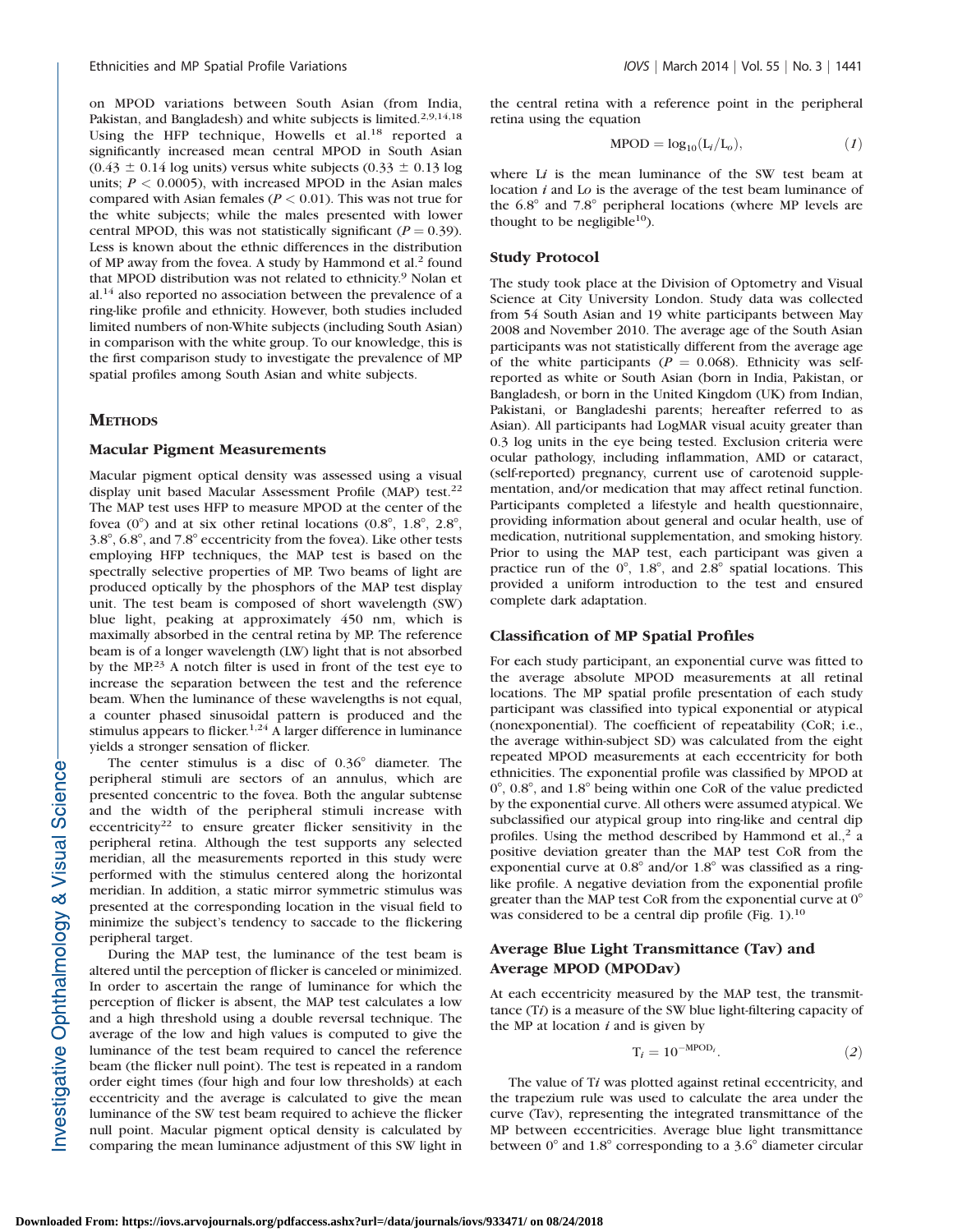

FIGURE 1. Macular pigment optical density as a function of eccentricity for three participants: examples of exponential, ring, and central dip profiles. All three graphs include the mean absolute MPOD values  $\pm$  SD of eight measurements at each eccentricity. The black dotted line represents the exponential curve fitting to the mean absolute MPOD values. The gray dashed lines represent the MAP test measurement error according to the subject's ethnicity at each eccentricity from the exponential curve. Note the MPOD at 0.8° in the ring-like profile presents more than one coefficient of repeatability (CoR) above the expected exponential curve at  $0.8^\circ$ . The MPOD at  $0^\circ$  in the central dip profile shows more than one CoR below exponential curve.

 $(3)$ 

aperture was calculated using the formula

 $T_{av(0-1.8)} =$  $\frac{0.5 (T_0+T_{0.8})(\pi 0.8^2-0)+0.5 (T_{0.8}+T_{1.8})(\pi 1.8^2-\pi 0.8^2)}{\pi 1.8^2},$ 

where  $T_0 = 10^{-MPOD}$  at 0°,  $T_{0.8} = 10^{-MPOD}$  at 0.8°, and  $T_{1.8} =$  $10^{-MPOD}$  at 1.8°. The value of Tav(0-1.8) was used to calculate an average integrated MPOD between  $0^{\circ}$  and  $1.8^{\circ}$ .

$$
MPOD_{av(0-1.8)} = -log_{10} T_{av(0-1.8)}.
$$
 (4)

#### Ethical Approval and Consent

Ethical approval was obtained from the Optometry Research and Ethics Committee at City University London, and written informed consent was obtained from all subjects, conforming to the tenets of the Declaration of Helsinki.

#### Statistical Analysis

All statistical analyses were performed using SPSS version 19.0 for Windows (SPSS, Inc., Chicago, IL). Values in the text and tables are presented as the mean  $\pm$  SD. Kolmogorov-Smirnov tests revealed no significant deviation from a normal distribution for MPOD at different spatial locations. Independent Student's t-tests and one-way, between-groups ANOVA analyzed the differences between the ethnic groups, sex, and smoking status. The Pearson  $\chi^2$  test and Mann-Whitney U test were used to assess any difference between categories and groups that showed an abnormal distribution. Analysis of the variance was used to investigate any differences between the three different distribution profiles of MP. Statistical significance was accepted at the 95% confidence level ( $P < 0.05$ ). Power statistics revealed that a sample size of 38, 19 subjects per group, was needed to detect a standardized difference of 0.91, using 80% power at 5% significance level.<sup>25</sup> This calculation was based on an estimated significant mean difference in MPOD of 0.1 with group SDs of 0.11 (based on the average MAP test coefficient of repeatability; Huntjens B, Asaria TS, Dhanani S, unpublished data, 2010).

#### **RESULTS**

Demographics between the ethnic groups, and mean MPOD measured at each eccentricity are summarized in Table 1. There was a significant difference between the two ethnic groups: the Asian group included fewer current smokers compared with the white group ( $P = 0.039$ ). Age was not significantly correlated with central MPOD or any of the other spatial locations ( $r = -0.110$ ;  $P = 0.35$ ). Mean MPOD for individual eccentricities up to  $2^{\circ}$  showed a significant difference between the groups (Table 1). Average MPOD(0– 1.8) (corresponding to integrated MPOD over the central  $3.6^{\circ}$ area) was significantly increased in Asian versus white subjects  $(t[71] = 3.07; P = 0.003)$ . The significant difference in MPODav up to  $1.8^{\circ}$  between ethnicities was maintained with smoking as a covariant  $(F[1,70] = 7.43; P = 0.008)$ .

#### Sex

When the group was considered as a whole  $(n = 73)$ , females had higher central MPOD values (0.55  $\pm$  0.19) compared with males (0.50  $\pm$  0.16); however, this difference was not statistically significant (t[71] = 1.25;  $P = 0.22$ ). A one-way, between-groups analysis was conducted to explore the impact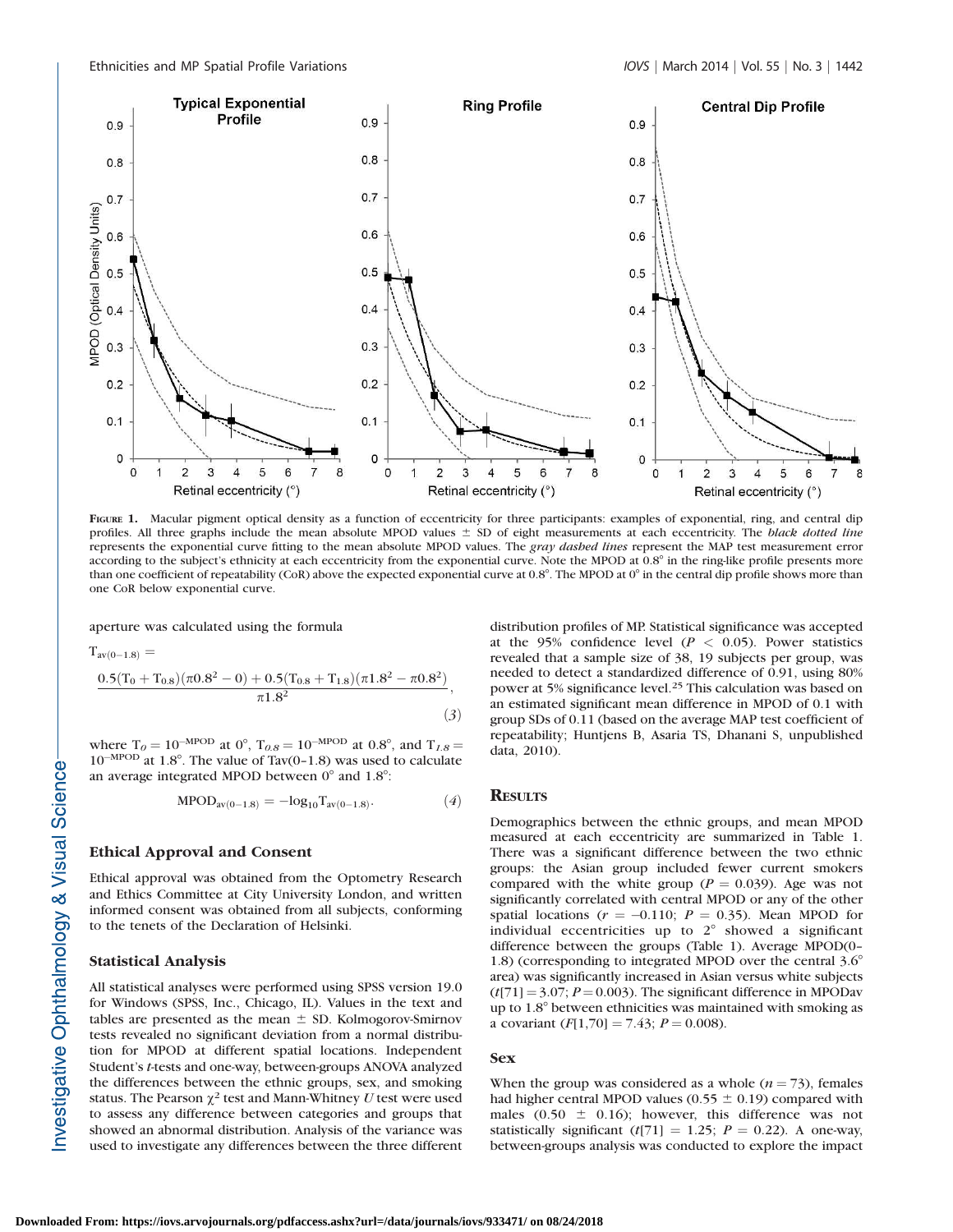TABLE 1. Demographics and MPOD Results for All Subjects and Separate Ethnic Backgrounds

|                               | <b>All</b>      | Asian           | White           | P Value  |
|-------------------------------|-----------------|-----------------|-----------------|----------|
| Number                        | 73              | 54              | 19              |          |
| Age, y                        |                 |                 |                 |          |
| Mean $\pm$ SD                 | $21.3 \pm 3.2$  | $20.9 \pm 3.2$  | $22.4 \pm 2.8$  | 0.068    |
| Range                         | $16 - 34$       | $18 - 34$       | $16 - 28$       |          |
| <b>Sex</b>                    |                 |                 |                 |          |
| Male                          | 24 (33%)        | 14 (26%)        | 10(53%)         | 0.065    |
| Female                        | 49 (67%)        | 40 (74%)        | 9(47%)          |          |
| Current smoker?               |                 |                 |                 |          |
| <b>Yes</b>                    | 8 (12%)         | 3(6%)           | 5(26%)          | $0.039*$ |
| No                            | 65 (88%)        | 51 (94%)        | 14 (74%)        |          |
| Mean $\pm$ SD MPOD, log units |                 |                 |                 |          |
| MPOD $0^\circ$                | $0.53 \pm 0.18$ | $0.56 \pm 0.17$ | $0.45 \pm 0.18$ | $0.015*$ |
| MPOD $0.8^\circ$              | $0.44 \pm 0.14$ | $0.46 \pm 0.13$ | $0.37 \pm 0.14$ | $0.010*$ |
| MPOD $1.8^\circ$              | $0.19 \pm 0.08$ | $0.20 \pm 0.09$ | $0.14 \pm 0.07$ | $0.007*$ |
| $MPODav(0-1.8)$               | $0.32 \pm 0.10$ | $0.34 \pm 0.09$ | $0.27 \pm 0.10$ | $0.003*$ |

Independent *t*-tests and  $\chi^2$  tests were conducted to determine statistically significant differences in MP measurements between Asian and white participants.

\*Statistical significance at the 0.05 level.

of sex on MPODav(0–1.8) between the ethnicities. Average MPOD(0–1.8) did not show a statistically significant difference between Asian males, Asian females, white males, and white females  $(F[3,69] = 2.25; P = 0.06)$ .



FIGURE 2. The frequency of spatial profile types. The upper graph shows typical exponential versus atypical MP spatial profiles as a percentage of each ethnic group. The lower graph shows the prevalence of ethnicity within each of the spatial profile groups. On the *right side*, the prevalence of individual atypical profiles (ring and central dip) is shown for both ethnic groups. Error bars represent the 95% confidence interval for proportions.

#### Smoking Status

Among all participants, central MPOD was increased in nonsmokers (0.54  $\pm$  0.18) when compared with current smokers (0.47  $\pm$  0.17); however, this difference was not statistically significant ( $t[71] = 1.01$ ;  $P = 0.32$ ). Additionally, a one-way, between-groups analysis did not show a significant difference in MPODav(0–1.8) between smoking and nonsmoking Asian and white subjects  $(F[3,69] = 2.69; P = 0.053)$ .

#### Spatial Profiles

When the group was considered as a whole, a typical exponential profile was seen in half of the group ( $n = 37$ ), while 36 participants showed a nonexponential (i.e., atypical) profile. Pearson's  $\chi^2$  test using the appropriate continuity correction indicated a statistically significant association between ethnicity and spatial profile type ( $\chi^2$  [1,  $n = 73$ ] = 6.75,  $P = 0.009$ , Cramer's  $V = 0.335$ ). The results show that within ethnicities, 79% of white subjects presented an exponential profile in comparison to 41% of the Asian subjects (Fig. 2). In showing an atypical profile, 98% of participants were of Asian phenotype. We also observed an interesting relationship between the ethnicities and the three spatial profiles of MP as described in the Methods. When the group was considered as a whole, an exponential profile occurred in half the group, a ring in 30% of the group and the central dip profile was present in 19% of the subjects. Furthermore, 82% of subjects showing a ring and 100% of subjects showing a central dip profile were of Asian descent (Fig. 2). The Pearson's  $\chi^2$  test indicated a statistically significant association between ethnicity and spatial profile type  $(\chi^2 [2, n = 73] = 9.68, P = 0.008,$ Cramer's  $V = 0.364$ ).

We explored the relationship between spatial profile type and MPOD at individual spatial locations up to  $2^\circ$  and MPODav(0–1.8) (Table 2). Average MPOD(0–1.8) was significantly increased in participants that showed an atypical when compared with an exponential spatial profile  $(t[71] = -4.56; P$  $<$  0.0005). This was also true for MPOD at 0.8 $^{\circ}$  and MPOD at 1.8°, but not for central MPOD ( $t$ [67] = -1.35; *P* = 0.19). When the same analysis was conducted for each ethnicity, identical statistically significant results were found for the Asian subjects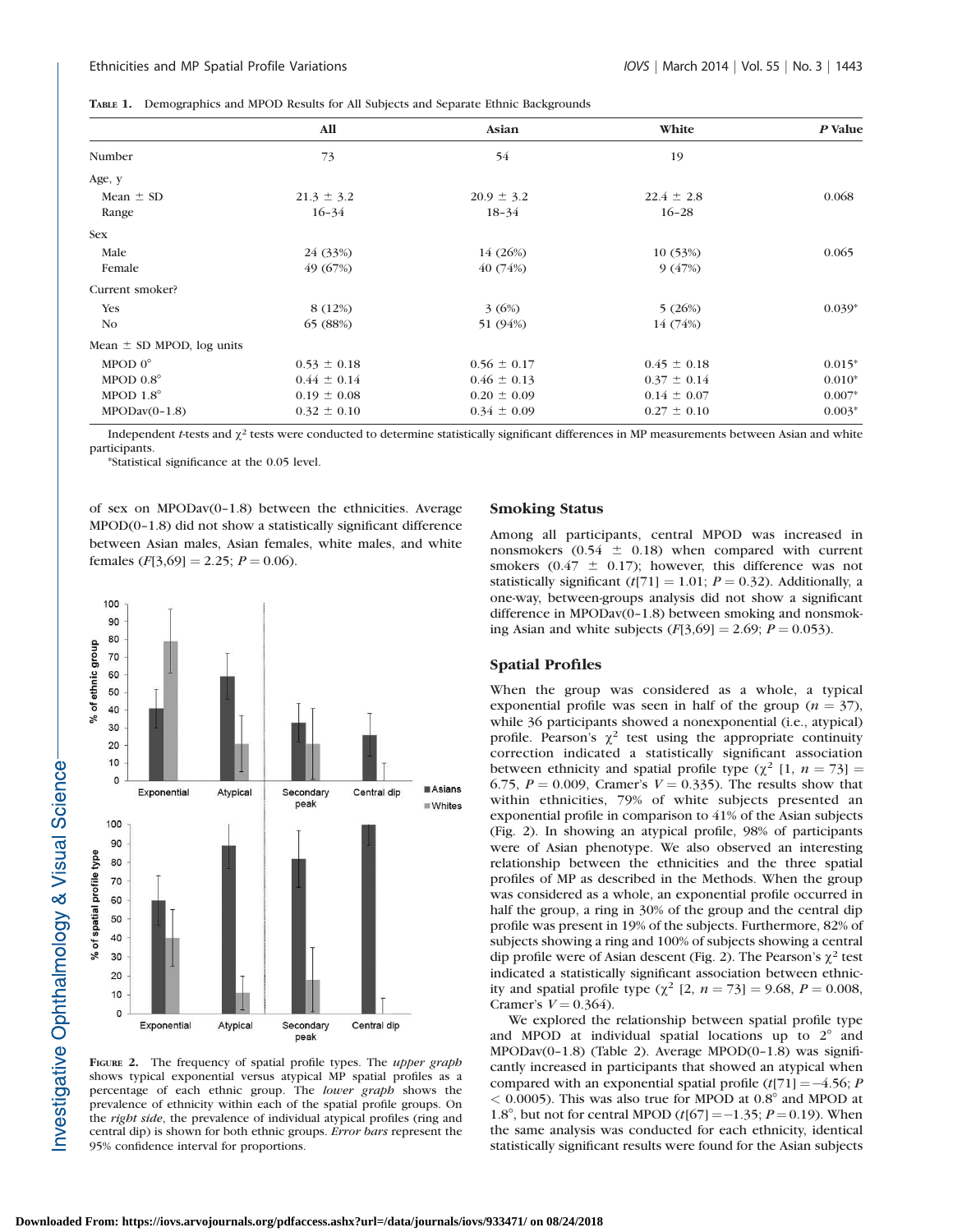|  |  | <b>TABLE 2.</b> Summary of MPOD Values Per Spatial Profile Type for All Participants |  |  |
|--|--|--------------------------------------------------------------------------------------|--|--|
|--|--|--------------------------------------------------------------------------------------|--|--|

|                  | Mean $\pm$ SD MPOD, Log Units |                    |                   |                       |                 |  |  |  |
|------------------|-------------------------------|--------------------|-------------------|-----------------------|-----------------|--|--|--|
|                  | Typical Exponential, $n = 37$ | Atypical, $n = 36$ | MP Ring, $n = 22$ | Central Dip, $n = 14$ | P Value         |  |  |  |
| MPOD $0^{\circ}$ | $0.51 \pm 0.20$               | $0.56 \pm 0.15$    |                   |                       | 0.19            |  |  |  |
| MPOD $0.8^\circ$ | $0.36 \pm 0.13$               | $0.52 \pm 0.11$    |                   |                       | $<0.0005*$      |  |  |  |
| MPOD $1.8^\circ$ | $0.16 \pm 0.06$               | $0.22 \pm 0.09$    |                   |                       | $0.003*$        |  |  |  |
| $MPODav(0-1.8)$  | $0.28 \pm 0.09$               | $0.37 \pm 0.08$    |                   |                       | $\leq 0.0005^*$ |  |  |  |
| MPOD $0^{\circ}$ | $0.51 \pm 0.20$               |                    | $0.57 \pm 0.16$   | $0.55 \pm 0.14$       | 0.43            |  |  |  |
| MPOD $0.8^\circ$ | $0.36 \pm 0.13$ <sup>+</sup>  |                    | $0.52 \pm 0.11$   | $0.51 \pm 0.11$       | $\leq 0.0005^*$ |  |  |  |
| MPOD $1.8^\circ$ | $0.16 \pm 0.06$               |                    | $0.19 \pm 0.08$   | $0.27 \pm 0.10$       | $<0.0005*$      |  |  |  |
| $MPODav(0-1.8)$  | $0.28 \pm 0.09$ <sup>++</sup> |                    | $0.35 \pm 0.08$   | $0.39 \pm 0.09$       | $\leq 0.0005*$  |  |  |  |

\* Indicates statistical significance at the 0.05 level.

† Statistically significantly different from ring-like profile.

‡ Statistically significantly different from central dip profile.

but not for white subjects. Analysis of the variance showed statistically significant differences for all MPOD values (Table 2) when all three spatial profiles (exponential, ring, and central dip) were considered, with the exception of central MPOD (P  $= 0.43$ ). Post hoc analysis using the Tukey honest significant difference test indicated that the mean MPODav(0–1.8) for the exponential profile group (0.28  $\pm$  0.09) was significantly decreased compared with the MP ring group (0.35  $\pm$  0.08) and the central dip group (0.39  $\pm$  0.09), but not between the two atypical profile groups. This was also true for MPOD at  $0.8^\circ$ . Interestingly, mean MPOD at  $1.8^{\circ}$  for the exponential group  $(0.16 \pm 0.06)$  was not significantly different from the ring group (0.19  $\pm$  0.08), but they were both significantly decreased from the subjects in the central dip group (0.27  $\pm$ 0.10;  $P < 0.0005$ ).

#### **DISCUSSION**

Consistent with previous studies, $18,26$  we found increased central MPOD in Asian (0.56  $\pm$  0.17) versus white subjects  $(0.45 \pm 0.18; t[71] = 2.50; P = 0.015)$ . This is in agreement with the work of Howells et al.<sup>18</sup> where an average of 0.43  $\pm$ 0.14 in 117 Asian and 0.33  $\pm$  0.13 in 52 white subjects was reported. Overall, their slightly lower average MPOD values compared with the present study are possibly due to the different HFP instruments used. However, the difference in central MPOD values between the ethnicities is similar between the studies. In contrast, Raman et al.<sup>26</sup> reported a mean central MPOD (at 0.25° retinal eccentricity) of 0.63  $\pm$ 0.16 in 60 Asian subjects aged 20 to 29 years, and  $0.72 \pm 0.22$ in 60 Asian subjects aged 30 to 39 years. These values are higher when compared with our results, which again may be due to the different HFP instruments. Furthermore, the Asian subjects were of South Indian origin living in India (Mumbai); however, similar to Howell's study,<sup>19</sup> the Asian subjects included in our study were of Indian, Pakistani, and Bangladeshi descent, the majority born and living in the UK (78%; 42 out of 54 Asian subjects). The country of origin and residence may be significant because of differences in diet. The traditional south Asian diet typically consisting of a diet rich in carotenoids may be altered after migration, particularly in the young or second generation Asians<sup>27</sup>; this may contribute to the lower MPOD levels found in our group.

The integrated transmittance of the MP between eccentricities was used to calculate the average MPOD up to  $1.8^\circ$ . Similar to central MPOD, mean MPODav(0–1.8) was significantly increased in Asian (0.34  $\pm$  0.09) compared with white subjects  $(0.27 \pm 0.10; t[71] = 3.07; P = 0.003)$ . Lower central MPOD has been associated with factors that may increase the risk of AMD, such as female  $sex^{4,7,20,21,28,29}$  and smoking.<sup>5,28</sup> The relationship between spatial profiles and ethnicities, including covariates such as sex and smoking status, were difficult to establish in the present study due to the small sample size of each subgroup. Nonetheless, we did not find a sex association with MPOD, with central MPOD values of  $0.55 \pm 0.19$  for the females compared with  $0.50 \pm 0.16$  for the males ( $P = 0.22$ ).

When the groups were analyzed by ethnicity, a similar trend was found for both Asian and white participants. Previous studies of Asian subjects with a similar age range to our study have reported that males have higher mean MPOD than females.<sup>18,26</sup> One study found this to be statistically significant.<sup>18</sup> The difference between MPODav(0–1.8) in nonsmokers (0.33  $\pm$  0.09) compared with smokers (0.27  $\pm$  0.11) did not reach statistical significance ( $P = 0.15$ ). We note that the lack of a difference may be due to the small sample of smoking subjects (8 out of 73 subjects) and the short smoking history.

Our data suggest that atypical profiles (i.e., ring and central dip) occur more frequently in Asian compared with white subjects ( $P = 0.009$ ). The average integrated MPOD up to 1.8° was significantly increased in Asian subjects presenting with atypical (0.38  $\pm$  0.08) versus exponential profiles (0.29  $\pm$ 0.10;  $t[52] = -3.86$ ;  $P < 0.0005$ ). In white subjects, this finding was not significant (0.30  $\pm$  0.07 and 0.26  $\pm$  0.10, respectively;  $t[17] = -0.85$ ;  $P = 0.41$ ). Therefore, it seems that an atypical spatial profile is a representative characteristic of the Asian group, and indeed may be considered typical in this ethnic group. Since there was no significant difference between central MPOD in Asian  $(t[35] = -0.71; P = 0.48)$  or in white subjects presenting with an atypical profile compared with an exponential profile  $(t[17] = 0.26; P = 0.80)$ , our results suggest that, compared with an individual MPOD measurement at a single retinal spatial location or an average of MPOD measurements at several retinal spatial locations, MPODav(0– 1.8) provides a better representation of the amount of MP present. Although some of the subjects show a sizable decrease in MPOD at the fovea, many others do not. In spite of large variability in MPOD caused by averaging MPOD over the area of the stimulus and the variability in fixation accuracy during the HFP test, the results using a small central target (i.e.,  $0.36^\circ$ diameter) suggest that a ring-like profile is possible. However, the main conclusion of the study based on the measured differences in short wavelength transmittance over the centre  $3.6^\circ$  has become more significant by analyzing the results in terms of area weighted central transmittance.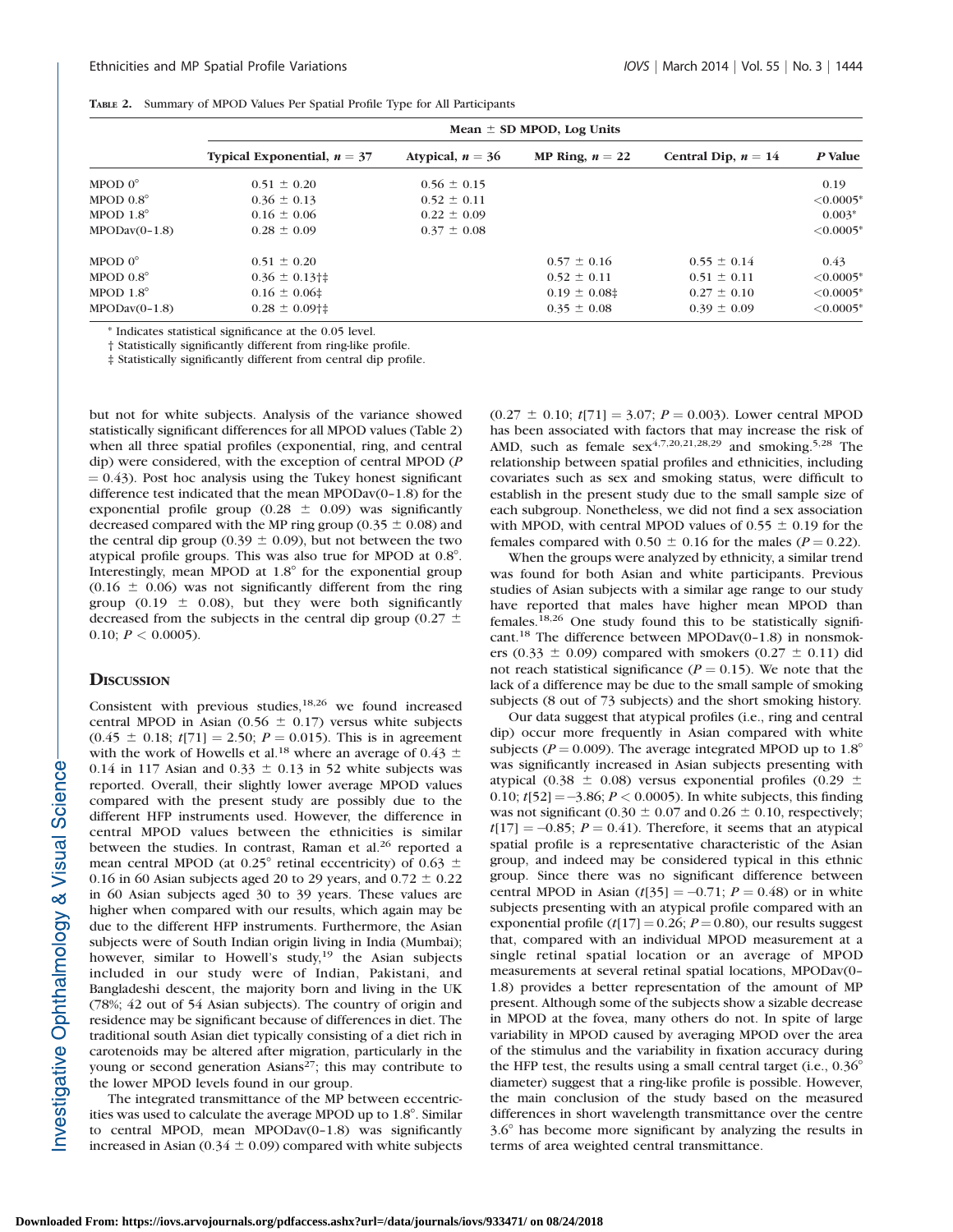This is the first comparative study to investigate MP spatial profiles in Asian and white subjects. Several studies have reported on the different spatial distributions of MP; however, there is little consensus on the definition of an atypical profile. Additionally, there are various methodologies used to measure MP density and results are consequently not always interchangeable. The spatial profile of MP is normally described as following an exponential decline, although 20% to 50% of the population in studies where MP is measured by HFP and objective imaging techniques have shown a deviation from the exponential curve at  $0^{\circ}$  or at a location away from the central fovea.10,15,16 The lack of spatial resolution in the measurement of central MPOD can be largely attributed to the size of the central target, as well as the subject's ability to maintain steady fixation. In comparison with other HFP techniques, the MAP test aims to minimize this effect by employing a very small central  $(0.36^{\circ})$  and static peripheral stimuli. A nonexponential spatial profile was found in 21% (4 out of 19) of white subjects and 59% (32 out of 54) of Asian subjects. Atypical profiles have been previously defined as those not exhibiting a typical exponential profile, but showing either a annulus of higher MP or ring, where the central peak is surrounded by a ring of increased density,<sup>15</sup> or a central dip (i.e., MPOD at  $0.25^{\circ}$  not visually exceeding MPOD at  $0.5^{\circ}$ , <sup>13</sup> or MPOD at  $0.25^{\circ}$  not exceeding MPOD at  $0.5^{\circ}$  by more than  $0.04$  optical density units $30$ ). The presence of a MP ring has been found significantly increased in ethnicities with low AMD prevalence,<sup>17</sup> suggesting it may enhance the MP's protective role. Wolf-Schnurrbusch et al.<sup>17</sup> showed significantly increased frequency of a parafoveal ring ( $P < 0.0001$ ) and central MPOD  $(P < 0.0001)$  in African subjects, when compared with non-Hispanic white subjects. In contrast, since increased prevalence of a central dip was found to be associated with increased age and smoking, it was proposed that a central dip decreased the protective role of MP.11

Interestingly, when we considered the atypical spatial profiles in all participants, we found that MPOD values at  $0.8^\circ$  and  $1.8^\circ$  and MPODav(0-1.8) were increased in the profiles showing a ring or central dip, compared with the exponential profile. Table 2 shows that this was statistically significant, with the exception of central MPOD. There was no difference in central MPOD between the exponential, ring and surprisingly, the central dip profile groups. Unexpectedly, the mean MPOD at  $1.8^{\circ}$  for the group presenting a ring was not significantly different from the exponential group, but was significantly lower than for the central dip group ( $P < 0.0005$ ). These results show that the central dip profile has more MPOD at or close to the location where the MP ring profile shows its additional peak. It seems that a central dip has not lost its peak, but possibly broadened its lateral distribution. We, therefore, propose that the presence of a central dip profile may actually offer increased integrated MPOD up to  $1.8^\circ$ , and therefore increased macular protection from harmful blue light. Moreover, our data suggest that there may be a disparity in the occurrence of MP spatial profiles amongst ethnicities. Not only were atypical spatial profiles more frequently present in Asian subjects ( $P = 0.008$ ), but also the central dip was entirely absent in white subjects. This implies that there may be need for subclassification of MP spatial profiles other than typical (i.e., exponential) versus atypical, as previously suggested by Berendschot and van Norren.<sup>10</sup> Additionally, we propose using exponential versus nonexponential profile types, since atypical profiles for some ethnicities may represent typical characteristics for that group.

Considering previous reports of dietary differences between ethnicities,<sup>31,32</sup> our data support the hypothesis that the central dip could be the result of a high conversion of lutein to meso-zeaxanthin33,34 resulting in an increased MPOD at the

 $0.8^\circ$  and  $1.8^\circ$  locations. Additionally, there is supporting evidence that lutein and zeaxanthin supplementation increases MPOD in the human foveal and parafoveal areas.35–37 The distribution of zeaxanthin (centrally) and lutein (more peripherally) within the macula may suggests that an exponential or atypical ring profile represent a relative enrichment of zeaxanthin, while an atypical central dip profile represents a relative enrichment of lutein. However, Zeimer et al.<sup>38</sup> suggested that lutein and zeaxanthin supplementation in AMD and control subjects might amplify, not create, atypical MP spatial profiles. A limitation of our study was that we did not measure lutein and zeaxanthin dietary intake. Neither could we relate these differences in spatial profiles to the iris color, or family history of AMD, since we did not collect this data. While not controlled for in our study, iris color and dietary intake of carotenoids may be the largest source of variation between our two groups. Nonetheless, our results have shown an uneven distribution of MP spatial profile types between white and Asian subjects, which confirms the need for wider-scale studies, including other ethnic phenotypes, iris color, and dietary intake of carotenoids.

#### **CONCLUSIONS**

This is the first study to investigate the prevalence of different MP spatial distributions for Asian and white subjects. Our results show that central MPOD was significantly increased in our 54 Asian subjects, compared with 19 white subjects of similar age. We classified spatial distributions of macular pigment into typical exponential and atypical (nonexponential) profiles. Atypical profiles were significantly more prevalent in Asian compared with white subjects. Additionally, we noted that ring and central dip spatial profiles varied between the ethnicities, whereby the prevalence of central dip was significantly increased in Asian group. Additionally, integrated MPOD up to  $1.8^{\circ}$  was significantly increased in a central dip compared with an exponential profile. This suggests that, similar to a MP ring, a central dip represents enhanced retinal protection from harmful blue light.

#### Acknowledgments

The authors thank John Barbur for use of MAP test, and greatly appreciate the helpful comments from John Lawrenson and John Barbur during the writing of this manuscript.

Disclosure: B. Huntjens, None; T.S. Asaria, None; S. Dhanani, None; E. Konstantakopoulou, None; I. Ctori, None

#### References

- 1. Snodderly DM, Auran JD, Delori FC. The macular pigment. II. Spatial distribution in primate retinas. Invest Ophthalmol Vis Sci. 1984;25:674–685.
- 2. Hammond BR, Wooten BR, Snodderly DM. Individual variations in the spatial profile of human macular pigment. J Opt Soc Am A Opt Image Sci Vis. 1997;14:1187–1196.
- 3. Bone RA, Landrum JT, Fernandez L, Tarsis SL. Analysis of the macular pigment by HPLC: retinal distribution and age study. Invest Ophthalmol Vis Sci. 1988;29:843–849.
- 4. Beatty S, Murray IJ, Henson DB, Carden D, Koh HH, Boulton ME. Macular pigment and risk for age-related macular degeneration in subjects from a northern European population. Invest Ophthalmol Vis Sci. 2001;42:439-446.
- 5. Hammond BR, Wooten BR, Snodderly DM. Cigarette smoking and retinal carotenoids: implications for age-related macular degeneration. Vision Res. 1996;36:3003–3009.